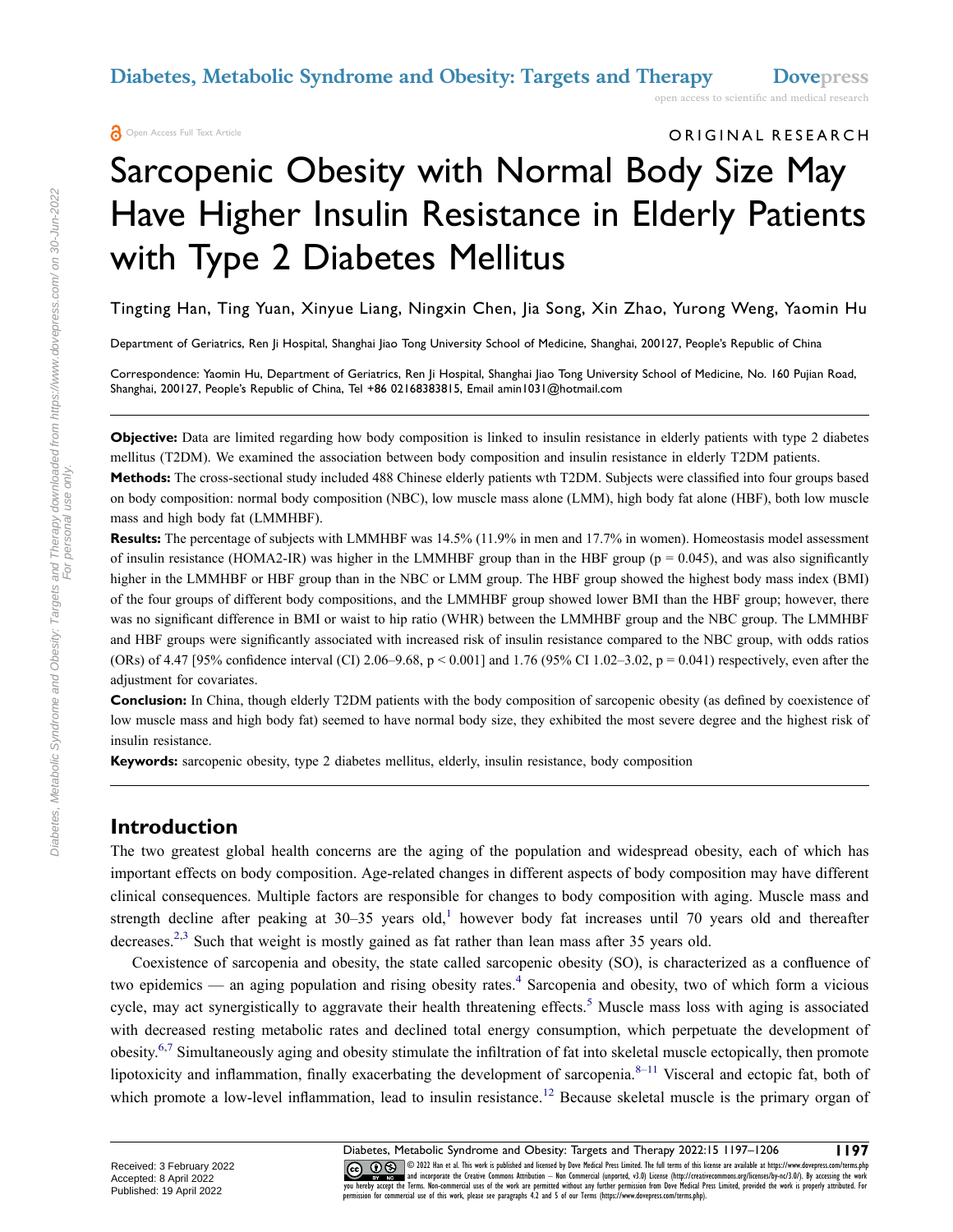<span id="page-1-0"></span>insulin-mediated glucose metabolism,  $13,14$  $13,14$  sarcopenia might synergistically aggravate the development of insulin resistance induced by obesity.

<span id="page-1-1"></span>Insulin resistance is an important characteristic of T2DM. In the natural course of T2DM, islet β cell function declines over time, but there is little change in the degree of insulin resistance.<sup>15</sup> However, there has been no research on the association between body composition and insulin resistance in elderly T2DM patients. In this cross-sectional study, we classified diagnosed elderly T2DM patients into four groups based on body composition: (1) subjects with normal body composition, (2) subjects with low muscle mass alone, (3) subjects with high body fat alone, and (4) subjects with both low muscle mass and high body fat. Then we compared clinical parameters among the four groups to investigate the association of body composition with insulin resistance in elderly T2DM patients.

## **Methods**

#### Sample Population

<span id="page-1-2"></span>We retrospectively analyzed the medical records of 1061 diagnosed elderly T2DM patients aged 60 years or older from Renji Hospital between January 2019 and June 2021. The exclusion criteria were as follows: type 1 diabetes mellitus; specific types of diabetes due to other causes, eg, monogenic diabetes syndromes, diseases of the exocrine pancreas, diabetes caused by other endocrine diseases, and drug- or chemical-induced diabetes;<sup>[16](#page-8-13)</sup> subjects with insulin therapy; serious systemic diseases such as heavy infection, cancer, rheumatic diseases, thyroid dysfunction, severe liver and renal insufficiency, heart failure, and severe chronic obstructive pulmonary disease; the activities of daily living (ADL) score <60; inability to eat or drink normally; subjects with edema; subjects with a history of taking glucocorticoids, testosterone or estrogen; subjects with incomplete data; subjects with values of fasting plasma glucose or fasting serum C-peptide over HOMA2 calculator ranges (glucose value <3.0 mmol/L or >25.0 mmol/L, C-peptide value <0.2 nmol/L or >3.5 nmol/L). Finally a total of 488 subjects, which consisted of 268 men and 220 women, were included in this study. The study protocol was approved by the Ethical Committee of Ren Ji Hospital, Shanghai Jiao Tong University School of Medicine (Approval No. KY2021-071-B). This study was performed in accordance with the Declaration of Helsinki. All subjects were assigned numerical codes to protect their identity and the anonymized records were stored in a secure database. Informed consent was not required due to the study being a retrospective analysis of anonymized data.

#### Anthropometric Measurements

<span id="page-1-3"></span>Anthropometric measurements including body height, weight, waist circumference (WC) and hip circumference (HC) were measured according to guidelines by the World Health Organization (WHO).<sup>[17](#page-8-14)</sup> Body height and weight measurements were taken in light clothing without shoes. Body mass index (BMI) was calculated as body weight divided by the square of height ( $kg/m<sup>2</sup>$ ). WC was measured at the midpoint between the inferior margin of the last rib and the crest of the ilium in the horizontal plane. HC was measured at the level of the greatest protrusion of the buttocks. Waist to hip ratio (WHR) was calculated as WC divided by HC. Both WC and HC were taken twice and the mean value was recorded, when the subjects were standing erectly with their feet together. Blood pressure was measured twice in each subject on the right arm after five minutes resting in a sitting position by using a mercury sphygmomanometer, and the mean of two measurements was recorded.

#### Laboratory Analysis

After a more than 8-hour overnight fast, blood samples were collected in the morning. Plasma glucose level was measured using the glucose oxidase method. Serum C-peptide level was obtained using a bio-antibody technique (Linco, St Louis, MO, USA). Serum lipid profiles were tested with an automated biochemical instrument by radioimmunoassay (RIA) based on the double-antibody technique (DPC, Los Angeles, CA, USA). Glycated hemoglobin A1c (HbA1c) was measured by the high-performance liquid chromatography (HPLC) method with a BIO-RAD analyzer (Bio-Rad Variant II; Bio-Rad Laboratories, Hercules, CA, USA). Urinary albumin and creatinine levels were used to calculate the urine albumin to creatinine ratio (UACR), the preferred indicator for albuminuria. Insulin resistance was estimated based on the homeostasis model assessment of insulin resistance (HOMA2-IR). Because C-peptide was used to avoid the potential effect of fatty liver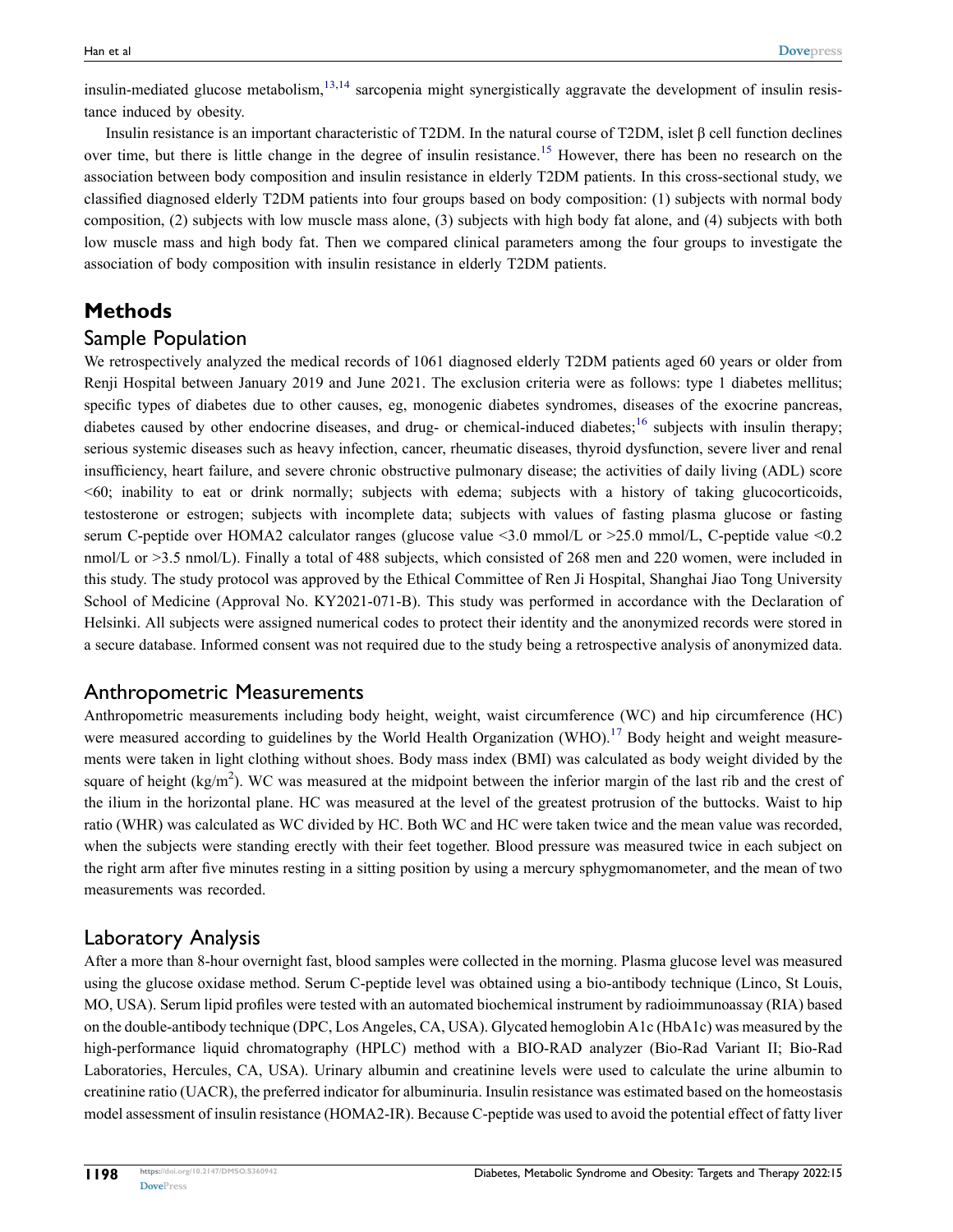<span id="page-2-0"></span>on insulin clearance which might distort HOMA2-IR calculation based on insulin, we entered the data of fasting serum C-peptide (nmol/L) and fasting plasma glucose (mmol/L) into the HOMA2 calculator at [www.dtu.ox.ac.uk](http://www.dtu.ox.ac.uk) in order to calculate HOMA2-IR.[18](#page-8-15)

#### Body Composition Analysis

<span id="page-2-2"></span><span id="page-2-1"></span>Body composition was analyzed using a bioelectrical impedance analysis device (InBody770, InBody, Seoul, Korea). Skeletal Muscle Index (SMI) was calculated by dividing the total appendicular skeletal muscle mass (ASM) by the square of height (kg/m<sup>2</sup>).<sup>19</sup> The 2019 Consensus Update of the Asian Working Group for Sarcopenia (AWGS) retains the cutoff points of SMI for low muscle mass:  $\langle 7.0 \text{ kg/m}^2 \rangle$  in men and  $\langle 5.7 \text{ kg/m}^2 \rangle$  in women by bioelectrical impedance.<sup>[20](#page-8-17)</sup> The American Association of Clinical Endocrinology (AACE) and American College of Endocrinology (ACE) recommend the use of the WHO body fat thresholds for the diagnosis of obesity—(men ≥25% body fat and women ≥35% body fat)[.21](#page-8-18) Using these criteria, subjects in this study were classified into four groups: subjects with normal body composition (NBC), with low muscle mass alone (LMM), with high body fat alone (HBF), and with both low muscle mass and high body fat (LMMHBF).

# <span id="page-2-3"></span>Statistical Analysis

The normality of distributions of variables was analyzed with the Kolmogorov–Smirnov normality test. Descriptive statistics for continuous variables were presented as mean ± standard deviation if variables were normally distributed, or as median and interquartile range (25–75%) for skewed variables. Group based differences of quantitative variables were compared by analysis of variance (ANOVA) following Turkey's test for normally distributed data and Kruskal–Wallis *H*-test for skewed data. Categorical variables were expressed as percentages and compared by using Pearson's chisquared test. Correlation analysis was performed using a Spearman's rank correlation coefficient. Multiple logistic regression analysis was conducted to determine the correlations between different body compositions and the risk of insulin resistance after controlling for potential confounding factors. All statistical analyses were conducted utilizing SPSS, version 26.0 (SPSS Inc., Chicago, IL, USA). P values < 0.05 were considered statistically significant.

## **Results**

#### Baseline Characteristics

A total of 488 elderly T2DM subjects, which consisted of 268 men and 220 women, were classified into four groups: 145 (29.7%) with NBC, 64 (13.1%) with LMM, 208 (42.6%) with HBF, and 71 (14.5%) with LMMHBF. The percentages of patients in the above four groups were 26.5%, 13.8%, 47.8%, and 11.9% in men, and 33.6%, 12.3%, 36.4%, and 17.7% in women, respectively [\(Figure 1\)](#page-3-0). The baseline characteristics of the subjects in the four groups are presented in [Table 1.](#page-4-0) The subjects with LMMHBF had higher systolic blood pressure (SBP) and diastolic blood pressure (DBP) than those with LMM. The levels of serum alanine aminotransferase (ALT), aspartate aminotransferase (AST), triglyceride (TG), fasting C-peptide (FCP) and the incidence of non-alcoholic fatty liver disease (NAFLD) were significantly higher in the subjects with HBF or LMMHBF than those with NBC or LMM. Subjects with HBF or LMMHBF also had lower serum high density lipoprotein cholesterol (HDL-C) than those with NBC. HBF group had the highest level of serum uric acid (UA) among the four groups. LMMHBF and HBF group used more insulin-sensitizing agents (biguanides, thiazolidinediones) and lipid-lowering drugs (statin, fibrate) when compared to LMM group. LMMHBF group had the highest incidence of cerebrovascular disease among the four groups. However there were no significant differences in age, diabetic duration, HbA1c, serum total cholesterol (TC), low density lipoprotein cholesterol (LDL-C), creatinine, UACR, the ADL score, the incidences of hypertension and cardiovascular disease, and the use of alcohol or smoking among the four groups of different body compositions.

# Body Size and Insulin Resistance in Different Categories of Body Compositions

In elderly men, women, and the whole population respectively, the HBF group showed the highest BMI in the four groups of different body compositions, and the LMMHBF group showed lower BMI than the HBF group, however there was no significant difference in BMI or WHR between the LMMHBF group and the NBC group. Insulin resistance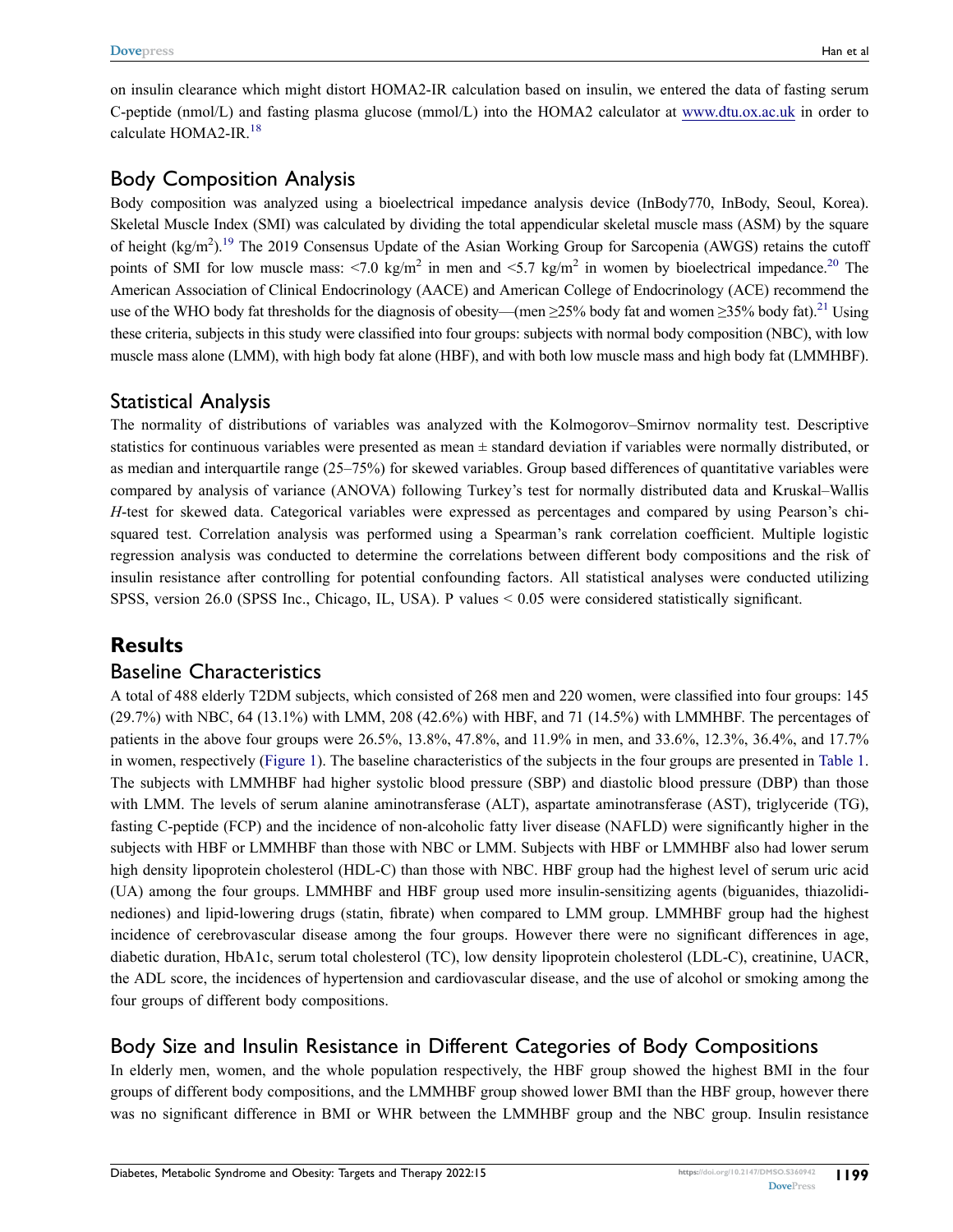<span id="page-3-0"></span>

Figure 1 Percentages of Chinese elderly subjects with T2DM in the four categories of body compositions. **Note**: (**A**) All subjects; (**B**) male; (**C**) female. **Abbreviations**: NBC, normal body composition; LMM, low muscle mass; HBF, high body fat; LMMHBF, low muscle mass and high body fat.

measured by HOMA2-IR was higher in the LMMHBF group than in the HBF group ( $p = 0.045$ ), and was also significantly higher in the LMMHBF or HBF groups than in the NBC or LMM groups [\(Table 1\)](#page-4-0).

# Correlation Analysis Between HOMA2-IR and Parameters of Body Size and Body **Composition**

Percent body fat (PBF) was positively correlated with HOMA2-IR in elderly men, women, and the whole population respectively (Spearman's rank correlation coefficient:  $0.329, 0.281, 0.336, P < 0.01$ ). Positive correlation was found between BMI and HOMA2-IR in elderly men and the whole population respectively (Spearman's rank correlation coefficient:  $0.221$ ,  $0.172$ ,  $P < 0.01$ ), however there was no correlation between BMI and HOMA2-IR in elderly women. No correlation was found between WHR and HOMA2-IR in elderly men, women, or the whole population. SMI was positively correlated with HOMA2-IR in elderly men (Spearman's rank correlation coefficient: 0.220,  $P < 0.01$ ), however there was no correlation between SMI and HOMA2-IR in elderly women or the whole population ([Table 2](#page-6-0)).

# Multiple Logistic Regression Analysis for Insulin Resistance

<span id="page-3-1"></span>We used HOMA2-IR  $> 1.8$  as the cut-off value of insulin resistance.<sup>[22](#page-9-0)</sup> In the multiple logistic regression model subjects with LMMHBF and HBF were significantly associated with increased risk of insulin resistance compared to those with NBC, with odds ratios (ORs) of 4.47 [95% confidence interval (CI) 2.06–9.68, p < 0.001] and 1.76 (95% CI 1.02–3.02,  $p = 0.041$ ) respectively, even after the adjustment for covariates including age, sex, diabetic duration, SBP, DBP, ALT, AST, TG, HDL-C, UA, NAFLD, cerebrovascular disease history and medications use of insulin-sensitizing agents and lipid-lowering drugs ([Table 3\)](#page-6-1). Therefore elderly T2DM subjects with LMMHBF had the highest risk for insulin resistance.

## **Discussion**

In the present study, we first examined the relationship between body composition and insulin resistance in elderly T2DM patients. This study showed that Chinese elderly T2DM patients with sarcopenic obesity (as defined by the coexistence of low muscle mass and high body fat) had a more severe degree and higher risk of insulin resistance than those with obesity alone (as defined by high body fat), however the body size of the patients with sarcopenic obesity was similar to those with normal body composition. Therefore analyzing the body composition in elderly T2DM patients, even though in the patients with normal body size measured by BMI or WHR, might be important and necessary and would have a certain guiding significance for the rational antidiabetic treatment.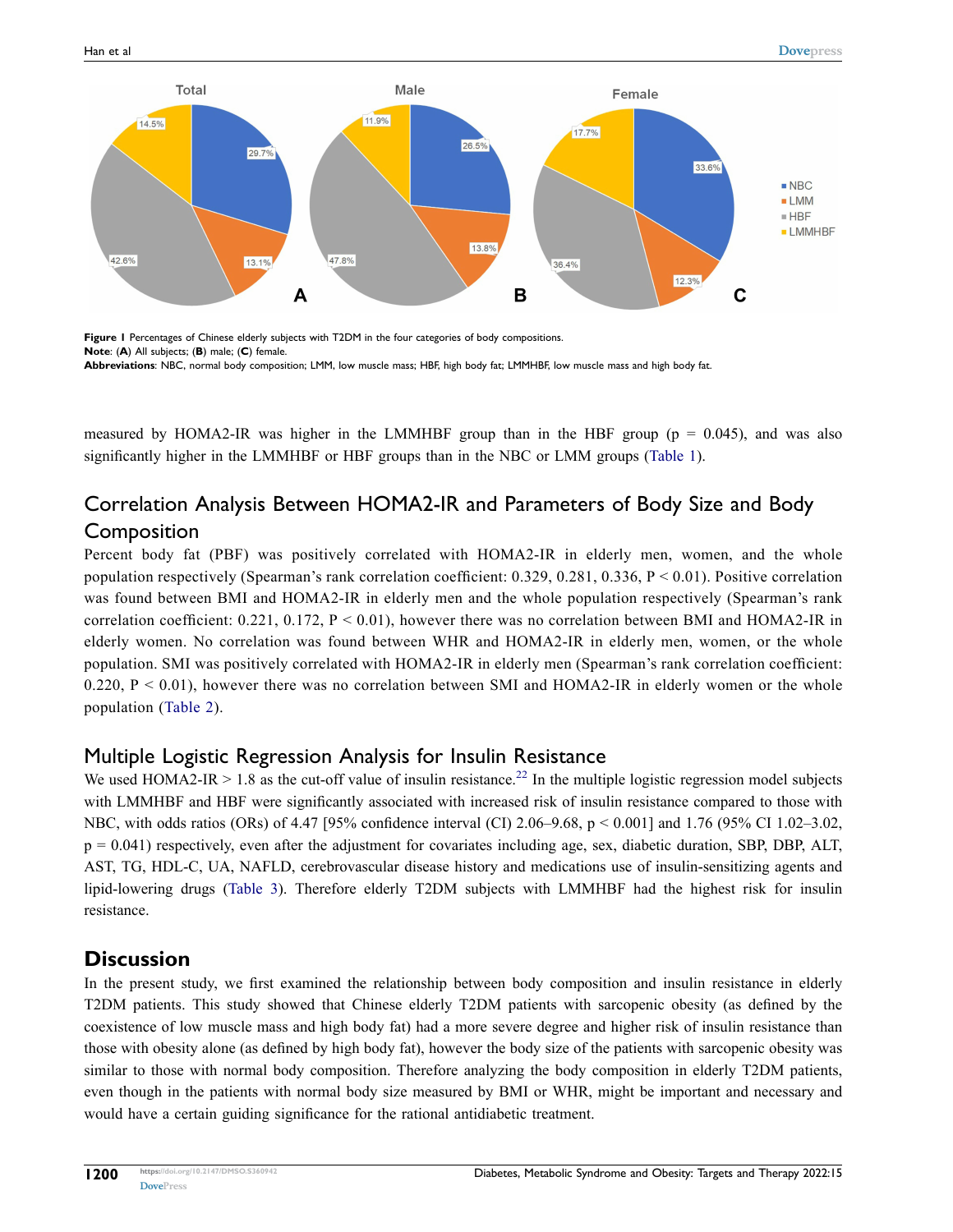<span id="page-4-0"></span>

|  |  |  | Table I Clinical Characteristics at Baseline in the Four Categories of Body Compositions Classified Using SMI and PBF |  |  |  |
|--|--|--|-----------------------------------------------------------------------------------------------------------------------|--|--|--|
|--|--|--|-----------------------------------------------------------------------------------------------------------------------|--|--|--|

| <b>Variables</b>                   | <b>Normal Body Composition</b><br>$(n = 145)$ | <b>Low Muscle Mass</b><br>$(n = 64)$ | <b>High Body Fat</b><br>$(n = 208)$   | Low Muscle Mass and High Body<br>Fat $(n = 71)$ |  |
|------------------------------------|-----------------------------------------------|--------------------------------------|---------------------------------------|-------------------------------------------------|--|
| Age(years)                         | 68.00(65.00-72.00)                            | 67.00(62.00-77.50)                   | 66.50(63.00-<br>71.00)                | 68.00(63.00-76.00)                              |  |
| Sex(M/F)                           | 71/74                                         | 37/27                                | $128/80^a$                            | $32/39$ <sup>c</sup>                            |  |
| <b>Diabetic</b><br>duration(years) | $10.00(1.00 - 16.50)$                         | $10.00(5.00 - 16.00)$                | $6.00(1.00 - 20.00)$                  | $8.00(4.00 - 18.00)$                            |  |
| SBP(mmHg)                          | 131.00 (122.00-138.00)                        | 125.50 (112.00-<br>136.50)           | 127.00 (118.00-<br>138.00)            | 130.00 (123.00-146.00)b,c                       |  |
| DBP(mmHg)                          | 73.00(69.00-76.00)                            | 72.00(64.25-75.00)                   | 73.00(68.00-<br>78.75)                | 74.00(69.00-82.00) <sup>b</sup>                 |  |
| $BMI(kg/m2)$ -total                | 23.60(22.30-25.10)                            | 19.99(18.73-21.34) <sup>a</sup>      | 27.00(25.00-<br>$(28.53)^{a,b}$       | 23.03(21.62-23.75)b,c                           |  |
| $BMI(kg/m2)$ -male                 | 23.70(22.30-25.10)                            | 20.70(19.20-21.65) <sup>a</sup>      | 26.30(24.63-<br>$(27.40)^{a,b}$       | $22.55(20.63 - 24.15)^{b,c}$                    |  |
| $BMI(kg/m2)$ -female               | 23.60(22.25-25.03)                            | 19.00(17.70-20.40) <sup>a</sup>      | 28.40(26.35-<br>$29.68)^{a,b}$        | 23.30(22.20-23.70)b,c                           |  |
| <b>WHR-total</b>                   | $0.89(0.86 - 0.92)$                           | $0.84(0.81 - 0.88)^{a}$              | $0.95(0.91 - 1.00)^{a,b}$             | $0.91(0.88 - 0.94)^{b,c}$                       |  |
| <b>WHR-male</b>                    | $0.89(0.86 - 0.92)$                           | $0.83(0.80 - 0.87)^{a}$              | $0.95(0.91 - 1.00)^{a,b}$             | $0.90(0.68 - 0.96)^{b,c}$                       |  |
| <b>WHR-female</b>                  | $0.89(0.86 - 0.93)$                           | $0.85(0.83 - 0.89)^{a}$              | $0.94(0.90 - 1.00)^{a,b}$             | $0.91(0.89 - 0.94)^{b}$                         |  |
| PBF(%)-total                       | 24.60(23.05-30.95)                            | 22.30(18.90-27.48)                   | 35.15(30.03-<br>$39.45)^{a,b}$        | 37.0(32.80-39.30) <sup>a,b</sup>                |  |
| PBF(%)-male                        | 23.30(21.40-24.30)                            | 21.60(18.35-22.80)                   | 31.45(28.33-<br>$34.75)^{a,b}$        | 32.45(28.00-34.60) <sup>a,b</sup>               |  |
| PBF(%)-female                      | 30.70(26.85-33.43)                            | 28.00(22.00-31.60)                   | 40.90(36.90-<br>43.78) <sup>a,b</sup> | 38.80(37.50-39.50) <sup>a,b</sup>               |  |
| $SMI(kg/m2)$ -total                | 7.20(6.40-7.70)                               | $6.30(5.40 - 6.70)^a$                | $7.50(6.83 - 7.80)^b$                 | $5.60(5.40 - 6.60)^{a,c}$                       |  |
| $SMI(kg/m2)$ -male                 | 7.70(7.40-8.30)                               | $6.70(6.35 - 6.85)^{a}$              | $7.60(7.40 - 8.00)^{b}$               | 6.70 $(6.10 - 6.90)^{a,c}$                      |  |
| $SMI(kg/m2)$ -female               | $6.40(6.10 - 7.00)$                           | $5.30(4.90 - 5.50)^a$                | 6.60 $(6.20 - 7.00)^b$                | $5.40(5.20 - 5.50)^{a,c}$                       |  |
| ALT(IU/L)                          | 17.00(13.00-24.00)                            | 15.00(11.00-20.00)                   | 25.00(18.00-<br>$38.75)^{a,b}$        | 20.00(15.00-47.00) <sup>a,b</sup>               |  |
| AST(IU/L)                          | 17.00(15.00-23.50)                            | 18.00(14.25-21.75)                   | 23.00(18.00-<br>$(29.75)^{a,b}$       | 21.00(17.00-35.00) <sup>a,b</sup>               |  |
| TG(mmol/L)                         | $1.16(0.90 - 1.91)$                           | $1.21(0.81 - 1.40)$                  | 1.62 $(1.13 - 2.59)^{a,b}$            | $1.52(1.14-1.92)^{a,b}$                         |  |
| TC(mmol/L)                         | $4.62(3.99 - 5.69)$                           | $4.37(3.38 - 5.54)$                  | $4.83(4.21 - 5.54)$                   | $4.82(3.13 - 6.00)$                             |  |
| HDL-C(mmol/L)                      | $1.09(0.99 - 1.24)$                           | $1.23(0.91 - 1.32)$                  | $1.02(0.90 - 1.19)^a$                 | $0.89(0.82 - 1.20)^{a,b}$                       |  |
| LDL-C(mmol/L)                      | $2.90(2.38 - 3.69)$                           | $2.57(1.90 - 3.31)$                  | $3.12(2.49 - 3.52)$                   | $3.04(1.60 - 3.35)$                             |  |
| FPG(mmol/L)                        | $7.63(5.63 - 8.47)$                           | $7.94(6.14 - 9.90)$                  | $7.73(6.58 - 9.40)$                   | $7.47(6.76 - 10.40)^a$                          |  |
| FCP(nmol/L)                        | $0.60(0.34 - 0.91)$                           | $0.45(0.23 - 0.64)$                  | $0.71(0.50 - 1.05)^{a,b}$             | $0.94(0.65 - 1.48)^{a,b}$                       |  |

(*Continued*)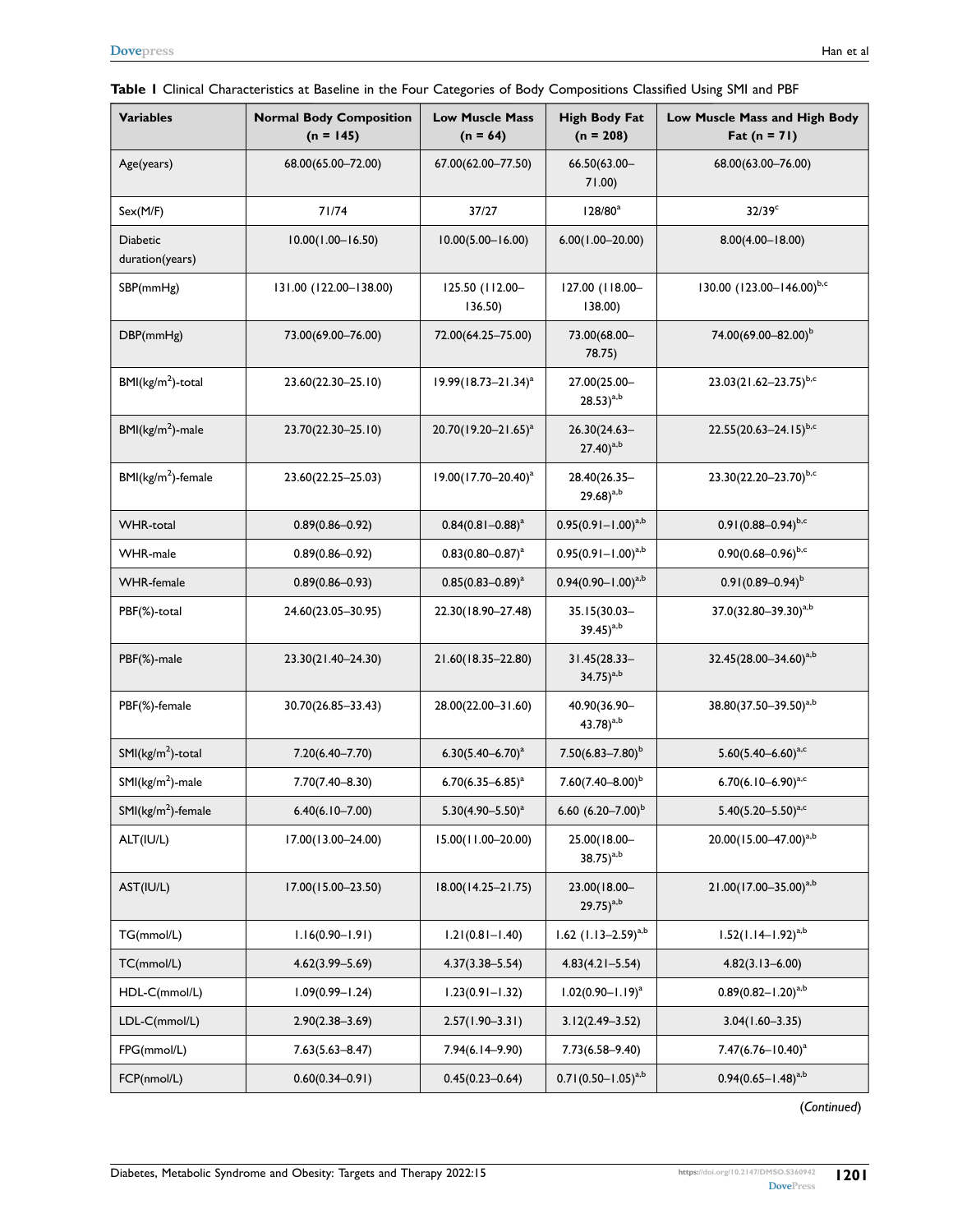| <b>Variables</b>                               | <b>Normal Body Composition</b><br>$(n = 145)$ | <b>Low Muscle Mass</b><br>$(n = 64)$ | <b>High Body Fat</b><br>$(n = 208)$ | Low Muscle Mass and High Body<br>$_{\rm{fat}}$ (n = 71) |  |
|------------------------------------------------|-----------------------------------------------|--------------------------------------|-------------------------------------|---------------------------------------------------------|--|
| $HbA1c(\%)$                                    | $8.70(6.99 - 11.12)$                          | $9.40(6.55 - 10.87)$                 | $8.82(7.40 - 10.08)$                | $9.00(6.62 - 9.54)$                                     |  |
| HOMA2-IR                                       | $1.46(0.92 - 2.17)$                           | $1.14(0.64 - 1.86)$                  | $1.83(1.21 - 2.60)^{a,b}$           | $2.25(1.76-3.60)^{a,b,c}$                               |  |
| Creatinine(umol/L)                             | 70.29(55.85-82.12)                            | 67.19(57.05-75.73)                   | 70.05(59.72-<br>87.90)              | 65.28(47.50-80.00)                                      |  |
| UA(umol/L)                                     | 291.00 (255.50-326.50)                        | 311.50 (264.50-<br>332.75)           | 342.00 (287.25-<br>$403.75)^{a,b}$  | 314.00 (248.00-366.00) <sup>c</sup>                     |  |
| UACR(mg/g)                                     | 13.40(6.50-36.85)                             | $16.45(8.05 - 34.65)$                | $13.45(10.60 -$<br>28.15)           | 22.10(8.60-25.60)                                       |  |
| ADL score                                      | 100.00 (100.00,100.00)                        | 100.00<br>(100.00, 100.00)           | 100.00<br>(100.00, 100.00)          | 100.00 (100.00,100.00)                                  |  |
| <b>HTN</b>                                     | 87(60.0)                                      | 41(64.1)                             | 125(60.1)                           | 43(60.6)                                                |  |
| <b>NAFLD</b>                                   | 29(20.0)                                      | $3(4.7)^{a}$                         | $92(44.2)^{a,b}$                    | $24(33.8)^{a,b}$                                        |  |
| Cardiovascular disease<br>history              | 19(13.1)                                      | 15(23.4)                             | 41(19.7)                            | 13(18.3)                                                |  |
| Cerebrovascular<br>75(51.7)<br>disease history |                                               | 39(60.9)                             | 104(50.0)                           | $59(81.3)^{a,b,c}$                                      |  |
| Smoking use                                    | 32(22.1)                                      | 16(25.0)                             | 53(25.5)                            | 15(21.1)                                                |  |
| Alcohol use                                    | 30(20.7)                                      | 16(25.0)                             | 48(23.1)                            | 15(21.1)                                                |  |
| Use of insulin-<br>sensitizing agents          | 51(35.2)                                      | 18(28.1)                             | $99(47.6)^{b}$                      | $28(39.4)^{b}$                                          |  |
| Use of lipid-lowering<br>drugs                 | 45(31.0)                                      | $7(10.9)^{a}$                        | $75(36.1)^b$                        | $29(40.8)^{b}$                                          |  |

#### **Table 1** (Continued).

**Notes**: All of the continuous variables were non-normal distributed and were presented as median (interquartile range 25–75%); categorical variables were presented as a number (percentage %). Insulin-sensitizing agents included biguanides and thiazolidinediones; lipid-lowering drugs included statin and fibrate. <sup>a</sup>P<0.05 versus normal body composition group; <sup>b</sup>P<0.05 versus low muscle mass group; <sup>c</sup>P<0.05 versus high body fat group.

**Abbreviations**: SBP, systolic blood pressure; DBP, diastolic blood pressure; BMI, body mass index; WHR, waist to hip ratio; PBF, percent body fat; SMI, skeletal muscle index; ALT, alanine aminotransferase; AST, aspartate aminotransferase; TG, triglyceride; TC, total cholesterol; HDL-C, high density lipoprotein cholesterol; LDL-C, low density lipoprotein cholesterol; FPG, fasting plasma glucose; FCP, fasting C-peptide; HbA1c, glycated hemoglobin A1c; HOMA2-IR, homeostatic model assessment of insulin resistance; UA, uric acid; UACR, urine albumin to creatinine ratio; ADL, activities of daily living; HTN, hypertension; NAFLD, non-alcoholic fatty liver disease.

<span id="page-5-5"></span><span id="page-5-4"></span><span id="page-5-3"></span><span id="page-5-2"></span><span id="page-5-1"></span><span id="page-5-0"></span>The Asian population tends to develop T2DM with less degree of obesity.<sup>[23](#page-9-1)</sup> Kim et al reported that T2DM patients in Asia had a three times higher risk of sarcopenia (odds ratio 3.06, 95% CI 1.42–6.62) than subjects without diabetes after adjusting for potential risk factors.<sup>[24](#page-9-2)</sup> A cross-sectional study with 1090 community-dwelling Chinese elderly citizens showed that patients with T2DM were associated with higher risks of sarcopenia, pre-sarcopenia and low muscle mass than non-diabetic individuals by using the AWGS criteria 2014.<sup>[25](#page-9-3)</sup> However Western elderly T2DM patients exhibited increases in both muscle mass and body fat because they were more obese and had higher BMI compared to non-diabetic individuals.[26](#page-9-4) Aging Asian T2DM patients were more prone to have decreased skeletal muscle mass and increased body fat mass compared with their Western counterparts.<sup>[24](#page-9-2),[27](#page-9-5)</sup> The difference of body composition between Asian and Western patients with T2DM might originate from ethnic differences in characteristics of T2DM. As is shown in the present study, the prevalence of Chinese elderly T2DM patients with sarcopenic obesity reached 14.5% (11.9% in men and 17.7% in women). Another Asian study showed the prevalence of sarcopenic obesity was 8.2% (men 7.4% vs women 9.0%) among newly diagnosed and drug-naïve T2DM patients irrespective of age in Korea.<sup>[28](#page-9-6)</sup> Because sarcopenic obesity is a high-risk geriatric syndrome predominantly observed in elderly adults, $^{11}$  $^{11}$  $^{11}$  it could be explained that the prevalence of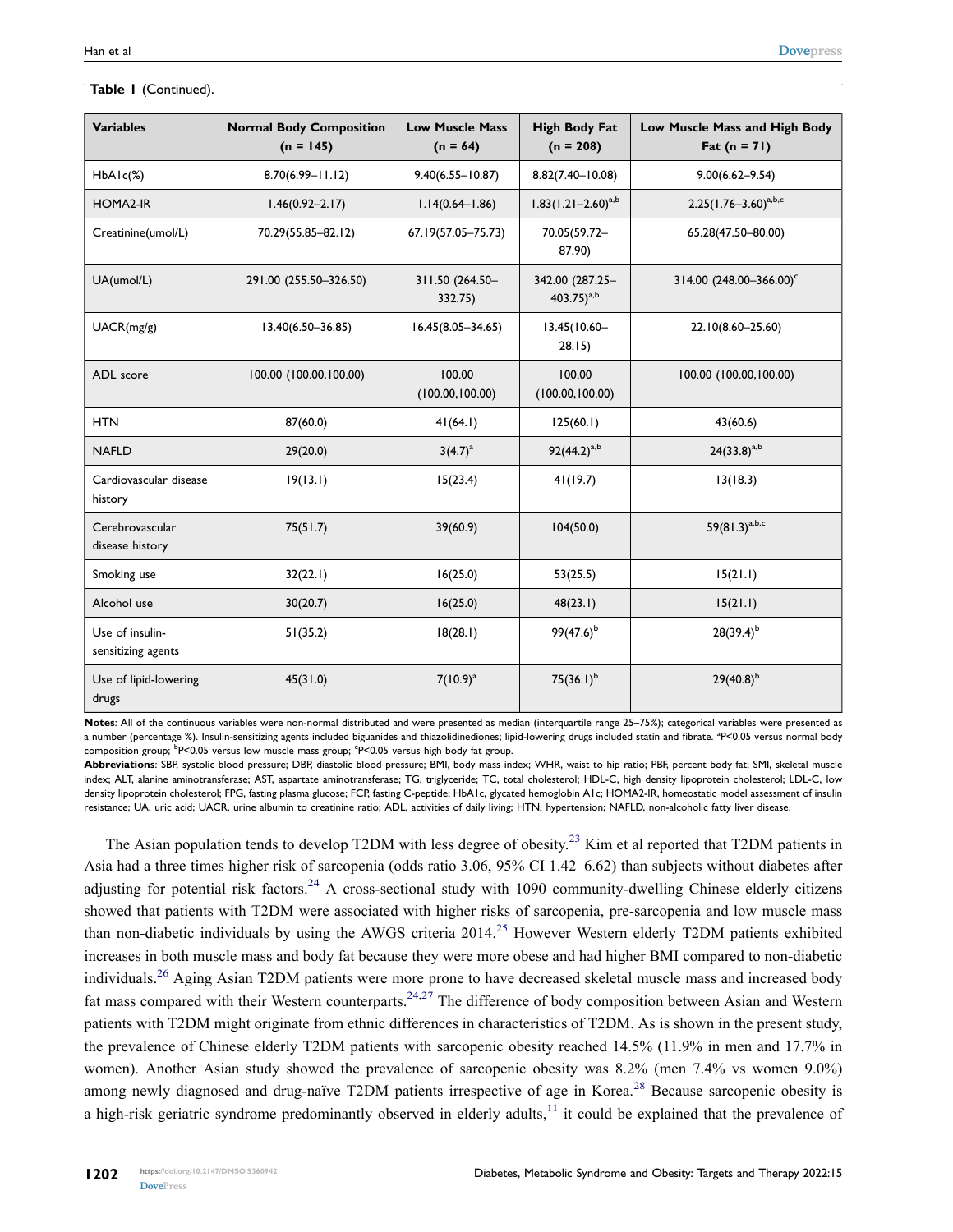| <b>Variables</b> | <b>HOMA2-IR</b> |           |               |  |  |
|------------------|-----------------|-----------|---------------|--|--|
|                  | <b>Total</b>    | Male      | <b>Female</b> |  |  |
| BMI              | $0.172**$       | $0.221**$ | 0.115         |  |  |
| <b>WHR</b>       | 0.051           | 0.103     | $-0.029$      |  |  |
| PBF              | $0.336**$       | $0.329**$ | $0.281**$     |  |  |
| SMI              | 0.041           | $0.220**$ | 0.007         |  |  |

<span id="page-6-0"></span>**Table 2** Spearman Correlations Between HOMA2-IR and Parameters of Body Size and Body Composition

**Note**: \*\*P<0.01.

**Abbreviations**: BMI, body mass index; WHR, waist to hip ratio; PBF, percent body fat; SMI, skeletal muscle index; HOMA2-IR, homeostatic model assessment of insulin resistance.

<span id="page-6-3"></span><span id="page-6-2"></span>sarcopenic obesity was higher in our study compared to the above Korean study. In both studies the prevalence of sarcopenic obesity in women was higher than those in men. In women, menopause increases fat mass, shifts fat deposition to the center of the body, but decreases skeletal muscle mass; $29,30$  $29,30$  then oral hormonal replacement therapy (HRT), the combination of estradiol valerate with cyproterone acetate, can attenuate these changes of body composition.<sup>[31](#page-9-9)</sup> Hypogonadism regardless of etiology in men, decreases muscle mass, which is reversed by testosterone replacement; it also increases body fat including abdominal fat and appendicular fat, but the effect of replacement therapy on fat mass may be less potent than that on skeletal muscle mass in males.<sup>[32](#page-9-10)</sup> The gender-specific changes of muscle and fat composition are partly due to the changes of sex hormones.<sup>[11](#page-8-8)</sup>

<span id="page-6-7"></span><span id="page-6-6"></span><span id="page-6-5"></span><span id="page-6-4"></span>Some pathophysiological mechanisms may explain the development of sarcopenic obesity (SO) in elderly T2DM patients. With aging the excessive lipid production and the diminished capacity of storing lipids in the adipose tissue (AT) lead to free fatty acids (FFAs) ectopic accumulation in the skeletal muscle. The main effect of such progress is the marked impairment of muscle mitochondria, reduced lipid β-oxidation, enhanced reactive oxygen species (ROS) production, and a disturbed inflammatory signaling pathway (mainly, mTOR blockage).<sup>[12,](#page-8-9)[33,](#page-9-11)[34](#page-9-12)</sup> Moreover AT-skeletal muscle pro-inflammatory interconnection also exerts an important role in SO triggering and development. Obesity associated adipocyte activation leads to excessive accumulation in AT of various immune cells such as macrophages, mast cells and T lymphocytes, which secrete pro-inflammatory cytokines and adipokines and promote a low-level inflammation.<sup>[11](#page-8-8)[,35–](#page-9-13)[37](#page-9-14)</sup> In addition, ectopic lipid accumulation in the skeletal muscle is supposed to attract immune cells capable of producing pro-inflammatory cytokines and myokines,<sup>38</sup> which promote local inflammation; these cytokines and myokines also support a systemic chronic low-grade inflammation by their leakage to the circulation.<sup>12</sup> The lipotoxic effect, which targets the insulin signaling way, results in an insulin resistance state.<sup>39</sup> All these above events finally lead to muscle catabolism and a loss of muscle.<sup>12</sup> Besides lipotoxicity, hyperglycemia of T2DM patients increases the production of advanced glycation end products (AGEs) which accumulate in the muscle, and leads to decline in muscle function.<sup>[40](#page-9-17)</sup>

<span id="page-6-9"></span><span id="page-6-8"></span><span id="page-6-1"></span>

| Table 3 Multivariable-Adjusted Odds Ratios for Insulin Resistance in the Four Categories of Body Compositions |  |  |  |  |
|---------------------------------------------------------------------------------------------------------------|--|--|--|--|
|---------------------------------------------------------------------------------------------------------------|--|--|--|--|

|            | <b>Normal Body</b><br><b>Composition</b> | <b>Low Muscle Mass</b> | P value | <b>High Body Fat</b> | P value | <b>Low Muscle Mass</b><br>and High Body Fat | P value |
|------------|------------------------------------------|------------------------|---------|----------------------|---------|---------------------------------------------|---------|
| Univariate |                                          | $0.97(0.52 - 1.79)$    | 0.911   | $2.07(1.34 - 3.20)$  | 0.001   | $5.04(2.70-9.44)$                           | < 0.001 |
| Model I    |                                          | $1.01(0.52 - 1.89)$    | 0.956   | $2.27(1.44-3.56)$    | < 0.001 | $5.07(2.69 - 9.58)$                         | < 0.001 |
| Model 2    |                                          | $1.14(0.58 - 2.24)$    | 0.698   | $2.40(1.49 - 3.85)$  | < 0.001 | $5.59(2.86 - 10.93)$                        | < 0.001 |
| Model 3    |                                          | $0.98(0.47 - 2.02)$    | 0.950   | $2.08$ (1.26-3.46)   | 0.004   | $4.08(2.02 - 8.24)$                         | < 0.001 |
| Model 4    |                                          | $1.34(0.63 - 2.84)$    | 0.445   | $1.76$ (1.02-3.02)   | 0.041   | $4.47(2.06 - 9.68)$                         | < 0.001 |
|            |                                          |                        |         |                      |         |                                             |         |

**Notes**: Data were presented as odds ratio (95% confidence interval). Model 1 adjusted for age and sex. Model 2 adjusted for SBP, DBP, and diabetic duration, in addition to the factors in model 1. Model 3 adjusted for ALT, AST, TG, HDL-C and UA, in addition to the factors in model 2. Model 4 adjusted for NAFLD, cerebrovascular disease history, and medications use including insulin-sensitizing agents and lipid-lowering drugs, in addition to the factors in model 3.

**Abbreviations**: SBP, systolic blood pressure; DBP, diastolic blood pressure; ALT, alanine aminotransferase; AST, aspartate aminotransferase; TG, triglyceride; HDL-C, high density lipoprotein cholesterol; UA, uric acid; NAFLD, non-alcoholic fatty liver disease.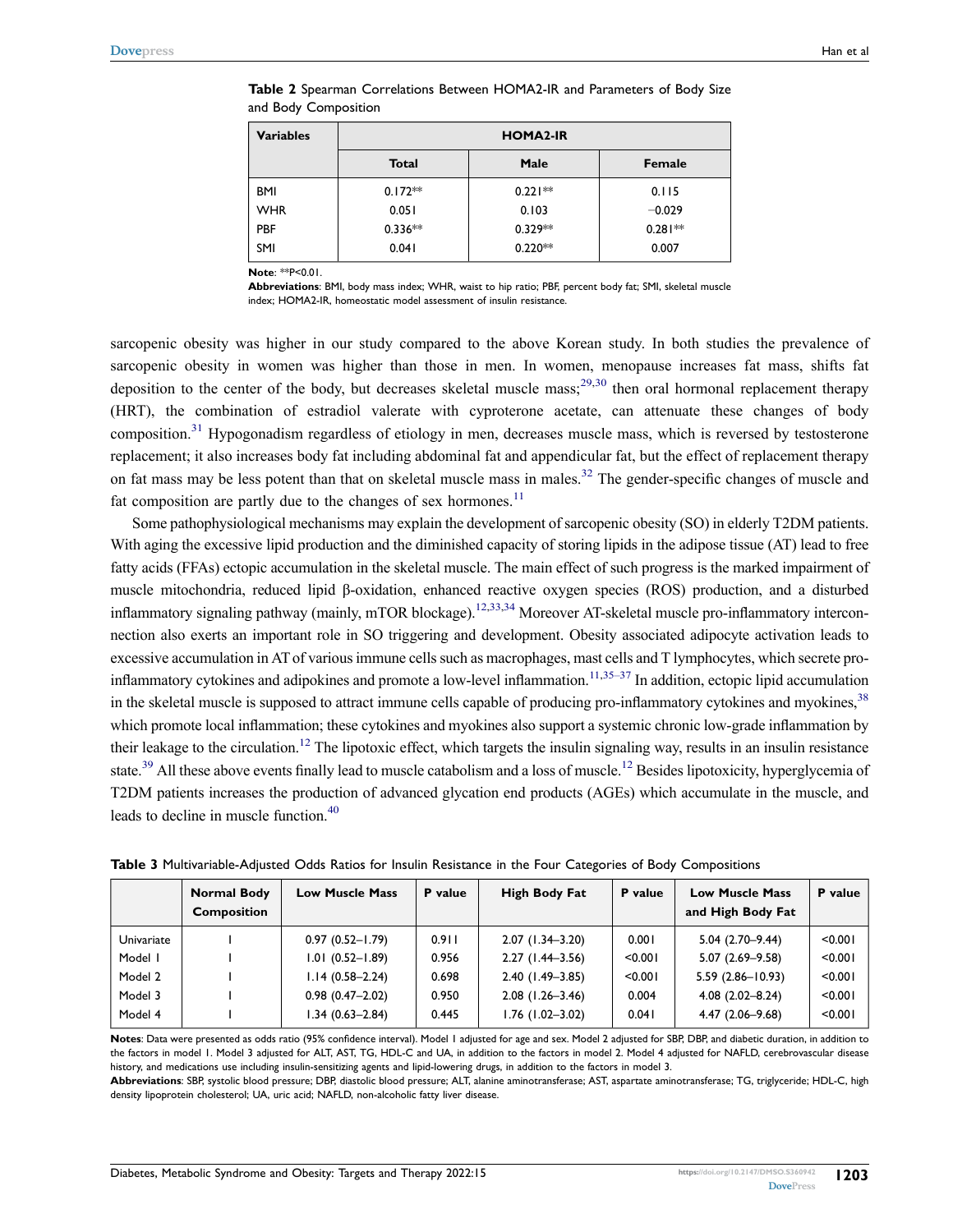Obesity is a fundamental risk factor for the development of insulin resistance.<sup>21</sup> With the ongoing aging epidemic, more attention should be paid to sarcopenia which synergistically worsens the adverse effects of obesity. Theoretically, because skeletal muscle is an important organ of insulin-mediated glucose metabolism, $13,14$  $13,14$  sarcopenia might exacerbate obesity-associated insulin resistance. Our study suggested that elderly T2DM patients with SO, who seemed to have normal BMI, presented a more severe degree and higher risk of insulin resistance than those with obesity alone in China. Another study of Korea included 233 newly diagnosed and drug-naïve T2DM patients irrespective of age. It defined SO as coexistence of abdominal obesity (WC  $≥90$  cm in men and  $≥85$  cm in women) and low muscle mass (SMI <7.0 kg/m<sup>2</sup> for men and <5.4 kg/m<sup>2</sup> for women). The results showed that both of the subjects with SO and with abdominal obesity had increased HOMA-IR and BMI compared to those with normal body composition, and the subjects with SO had a higher risk of insulin resistance but similar BMI compared to those with abdominal obesity alone.<sup>28</sup> There were also several studies conducted in the non-diabetic population. A crosssectional analysis of the United States National Health and Nutrition Examination Survey (NHANES) III data utilizing 20 years or older subjects ( $N = 14,528$ ) after exclusion of individuals with diabetes showed that SO (as defined by SMI more than 2 SD below the sex-specific young adult mean value and BMI >30 kg/m<sup>2</sup>) was strongly associated with insulin resistance than sarcopenia or obesity alone.<sup>[41](#page-9-18)</sup> A study included 493 healthy adults (180 men and 313 women) enrolled in the Korean Sarcopenic Obesity Study (KSOS), which defined sarcopenia as SMI of 1 SD below the sex-specific mean value for a young reference group and obesity as visceral fat area (VFA)  $\geq$ 100 cm<sup>2</sup>. The study showed that SO appeared to be significantly and independently associated with insulin resistance in both men and women[.42](#page-9-19) Another study from the Korean NHANES conducted an evaluation of sarcopenia (as defined by ASM/weight of 1 SD below the sex-specific mean value for young adults) with obesity (as defined by BMI ≥25 kg/m<sup>2</sup>). The authors reported that among 2943 subjects (1250 men and 1693 women) aged 60 years or older, the SO group was more closely associated with insulin resistance defined by HOMA-IR than any other group.<sup>43</sup> A cross-sectional study which included 288 Saudi adult male individuals also showed that obesity (as defined by  $>25\%$  body fat percentage) associated with sarcopenia (as defined by appendicular lean mass/hight<sup>2</sup> of 1 SD below the average value for specific young population) exhibited significantly greater insulin resistance than sarcopenia or obesity per se.<sup>44</sup>

<span id="page-7-5"></span><span id="page-7-4"></span><span id="page-7-3"></span><span id="page-7-2"></span><span id="page-7-1"></span><span id="page-7-0"></span>The AACE/ACE Obesity Clinical Practice Guidelines (CPG) recommended that BMI should be used to confirm an excessive degree of adiposity and to classify individuals as being overweight or obese.<sup>[21](#page-8-18)</sup> BMI cutoff point values of  $\geq$ 24 kg/m<sup>2</sup> and  $\geq$ 28 kg/m<sup>2</sup> should be used in the confirmation of overweight and obesity respectively in China.<sup>[45](#page-9-22)</sup> Because BMI has limited interindividual consistency for estimating body fat percentage and distribution, particularly in the subjects with a low BMI but high clinical adiposity and those with high BMI but low clinical adiposity, the AACE/ACE Obesity CPG also proposed WHO body fat percentage cut points for obesity. Moreover body fat has better predictive validity on the development of the metabolic syndrome and cardiovascular disease risk than BMI.[46,](#page-9-23)[47](#page-9-24) With aging T2DM patients are prone to have decreased skeletal muscle mass and increased body fat mass. Our study showed that in Chinese elderly T2DM patients, the body size (measured by BMI or WHR) of the subjects with SO was similar to those with normal body composition. Therefore BMI may not be a proper diagnostic tool to confirm overweight or obesity for elderly T2DM patients. To better determine the risk of insulin resistance and guide the rational antidiabetic treatment for elderly T2DM patients, the clinician should consider skeletal muscle besides adipose, and a simple and non-invasive body composition analysis should be taken following the use of BMI for screening obesity or overweight.

There were some limitations in the present study. Firstly, we utilized only the muscle mass for the definition of sarcopenia without muscle strength or physical performance, thus in this study we used the term "low muscle mass" instead of "sarcopenia" for the accurate definition. Secondly, we did not have access to a gold standard approach of insulin sensitivity measurement such as the glucose clamp technique. Thirdly, most of the patients were from Shanghai city, which could not symbolize the general population in China. Fourthly, this study lacked specific analysis for diet and exercise of the patients. Finally, due to the inherent limitations of a cross-sectional study, it was impossible to draw causal inferences from the relationship between body composition and insulin resistance in Chinese elderly patients with T2DM, and a prospective study such as a randomized clinical trial should be conducted in the future.

In conclusion, though Chinese elderly T2DM patients with the body composition of sarcopenic obesity seemed to have normal BMI, they presented the most severe degree and the highest risk of insulin resistance.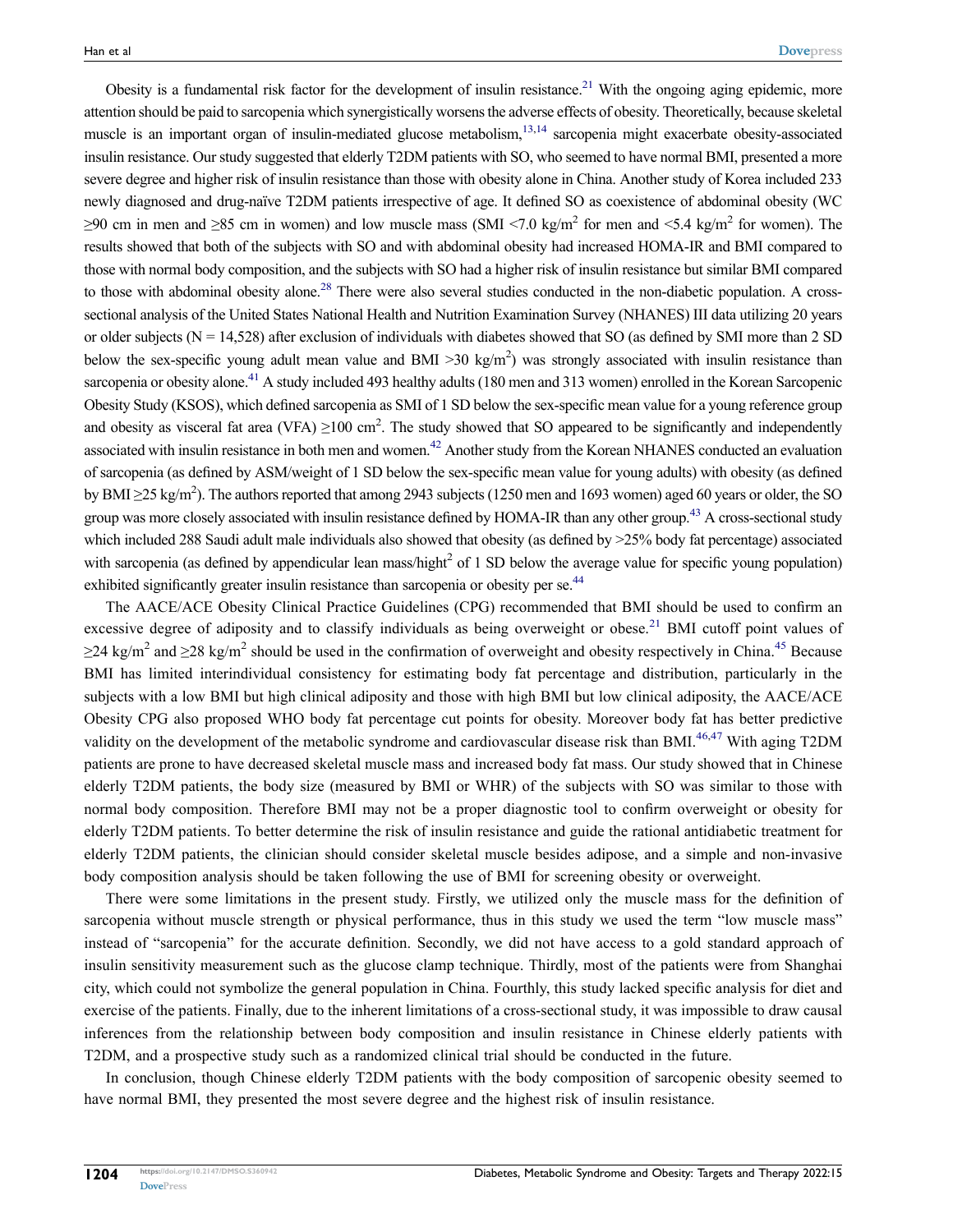#### **Ethics Approval and Consent to Participate**

The study protocol was approved by the Ethical Committee of Ren Ji Hospital, Shanghai Jiao Tong University School of Medicine (Approval No. KY2021-071-B). This study was performed in accordance with the Declaration of Helsinki. All subjects were assigned numerical codes to protect their identity and the anonymized records were stored in a secure database. Informed consent was not required due to the study being a retrospective analysis of anonymized data.

#### **Acknowledgments**

We are particularly grateful to all the people who have given us help on our article.

## **Funding**

This work was supported by the National Natural Science Foundation of China (No. 81870554) and the Foundation from Renji Hospital, Shanghai Jiao Tong University School of Medicine (2019G2RPYQN02, 2019NYLYCP0102).

#### **Disclosure**

The authors declare that they have no competing interests in this work.

#### **References**

- <span id="page-8-0"></span>1. Cruz-Jentoft AJ, Bahat G, Bauer J, et al. Sarcopenia: revised European consensus on definition and diagnosis. *Age Ageing*. [2019;](#page-0-0)48(1):16–31. doi:[10.1093/ageing/afy169](https://doi.org/10.1093/ageing/afy169)
- <span id="page-8-1"></span>2. Flegal KM, Shepherd JA, Looker AC, et al. Comparisons of percentage body fat, body mass index, waist circumference, and waist-stature ratio in adults. *Am J Clin Nutr*. [2009](#page-0-1);89(2):500–508. doi:[10.3945/ajcn.2008.26847](https://doi.org/10.3945/ajcn.2008.26847)
- <span id="page-8-2"></span>3. Heo M, Faith MS, Pietrobelli A, Heymsfield SB. Percentage of body fat cutoffs by sex, age, and race-ethnicity in the US adult population from NHANES 1999–2004. *Am J Clin Nutr*. [2012](#page-0-1);95(3):594–602. doi:[10.3945/ajcn.111.025171](https://doi.org/10.3945/ajcn.111.025171)
- <span id="page-8-3"></span>4. Roubenoff R. Sarcopenic obesity: the confluence of two epidemics. *Obes Res*. [2004;](#page-0-2)12(6):887–888. doi:[10.1038/oby.2004.107](https://doi.org/10.1038/oby.2004.107)
- <span id="page-8-4"></span>5. Baumgartner RN. Body composition in healthy aging. *Ann N Y Acad Sci*. [2000](#page-0-3);904:437–448. doi:[10.1111/j.1749-6632.2000.tb06498.x](https://doi.org/10.1111/j.1749-6632.2000.tb06498.x)
- <span id="page-8-5"></span>6. Tremblay A, Royer MM, Chaput JP, Doucet E. Adaptive thermogenesis can make a difference in the ability of obese individuals to lose body weight. *Int J Obes*. [2013;](#page-0-4)37(6):759–764. doi:[10.1038/ijo.2012.124](https://doi.org/10.1038/ijo.2012.124)
- <span id="page-8-6"></span>7. Rosenbaum M, Hirsch J, Gallagher DA, Leibel RL. Long-term persistence of adaptive thermogenesis in subjects who have maintained a reduced body weight. *Am J Clin Nutr*. [2008;](#page-0-4)88(4):906–912. doi:[10.1093/ajcn/88.4.906](https://doi.org/10.1093/ajcn/88.4.906)
- <span id="page-8-7"></span>8. Gallagher D, Heymsfield SB, Heo M, Jebb SA, Murgatroyd PR, Sakamoto Y. Healthy percentage body fat ranges: an approach for developing guidelines based on body mass index. *Am J Clin Nutr*. [2000](#page-0-5);72(3):694–701. doi:[10.1093/ajcn/72.3.694](https://doi.org/10.1093/ajcn/72.3.694)
- 9. Goodpaster BH, Park SW, Harris TB, et al. The loss of skeletal muscle strength, mass, and quality in older adults: the health, aging and body composition study. *J Gerontol a Biol Sci Med Sci*. 2006;61(10):1059–1064. doi:[10.1093/gerona/61.10.1059](https://doi.org/10.1093/gerona/61.10.1059)
- 10. Visser M, Goodpaster BH, Kritchevsky SB, et al. Muscle mass, muscle strength, and muscle fat infiltration as predictors of incident mobility limitations in well-functioning older persons. *J Gerontol a Biol Sci Med Sci*. 2005;60(3):324–333. doi:[10.1093/gerona/60.3.324](https://doi.org/10.1093/gerona/60.3.324)
- <span id="page-8-8"></span>11. Batsis JA, Villareal DT. Sarcopenic obesity in older adults: aetiology, epidemiology and treatment strategies. *Nat Rev Endocrinol*. [2018](#page-5-0);14 (9):513–537. doi:[10.1038/s41574-018-0062-9](https://doi.org/10.1038/s41574-018-0062-9)
- <span id="page-8-9"></span>12. Kalinkovich A, Livshits G. Sarcopenic obesity or obese sarcopenia: a cross talk between age-associated adipose tissue and skeletal muscle inflammation as a main mechanism of the pathogenesis. *Ageing Res Rev*. [2017;](#page-0-6)35:200–221. doi:[10.1016/j.arr.2016.09.008](https://doi.org/10.1016/j.arr.2016.09.008)
- <span id="page-8-10"></span>13. DeFronzo RA, Jacot E, Jequier E, Maeder E, Wahren J, Felber JP. The effect of insulin on the disposal of intravenous glucose. Results from indirect calorimetry and hepatic and femoral venous catheterization. *Diabetes*. [1981;](#page-1-0)30(12):1000–1007. doi:[10.2337/diab.30.12.1000](https://doi.org/10.2337/diab.30.12.1000)
- <span id="page-8-11"></span>14. DeFronzo RA, Gunnarsson R, Björkman O, Olsson M, Wahren J. Effects of insulin on peripheral and splanchnic glucose metabolism in noninsulin-dependent (type II) diabetes mellitus. *J Clin Invest*. [1985](#page-1-0);76(1):149–155. doi:[10.1172/JCI111938](https://doi.org/10.1172/JCI111938)
- <span id="page-8-12"></span>15. DeFronzo RA, Bonadonna RC, Ferrannini E. Pathogenesis of NIDDM. A balanced overview. *Diabetes Care*. [1992](#page-1-1);15(3):318–368. doi:[10.2337/](https://doi.org/10.2337/diacare.15.3.318) [diacare.15.3.318](https://doi.org/10.2337/diacare.15.3.318)
- <span id="page-8-13"></span>16. Draznin B, Aroda VR, Bakris G, et al. 2. Classification and diagnosis of diabetes: standards of medical care in diabetes-2022. *Diabetes Care*. [2022;](#page-1-2)45(Suppl 1):S17–s38.
- <span id="page-8-14"></span>17. World Health Organization. Physical status: the use and interpretation of anthropometry. Report of a WHO expert committee. *World Health Organ Tech Rep Ser*. [1995](#page-1-3);854:1–452.
- <span id="page-8-15"></span>18. Levy JC, Matthews DR, Hermans MP. Correct homeostasis model assessment (HOMA) evaluation uses the computer program. *Diabetes Care*. [1998;](#page-2-0)21(12):2191–2192. doi:[10.2337/diacare.21.12.2191](https://doi.org/10.2337/diacare.21.12.2191)
- <span id="page-8-16"></span>19. Baumgartner RN, Koehler KM, Gallagher D, et al. Epidemiology of sarcopenia among the elderly in New Mexico. *Am J Epidemiol*. [1998](#page-2-1);147 (8):755–763. doi:[10.1093/oxfordjournals.aje.a009520](https://doi.org/10.1093/oxfordjournals.aje.a009520)
- <span id="page-8-17"></span>20. Chen LK, Woo J, Assantachai P, et al. Asian working group for Sarcopenia: 2019 consensus update on sarcopenia diagnosis and treatment. *J Am Med Dir Assoc*. [2020;](#page-2-2)21(3):300–307.e302. doi:[10.1016/j.jamda.2019.12.012](https://doi.org/10.1016/j.jamda.2019.12.012)
- <span id="page-8-18"></span>21. Garvey WT, Mechanick JI, Brett EM, et al. American Association of Clinical Endocrinologists and American College of Endocrinology comprehensive clinical practice guidelines for medical care of patients with obesity. *Endocr Pract*. [2016;](#page-2-3)22(Suppl 3):1–203. doi:[10.4158/](https://doi.org/10.4158/EP161365.GL) [EP161365.GL](https://doi.org/10.4158/EP161365.GL)